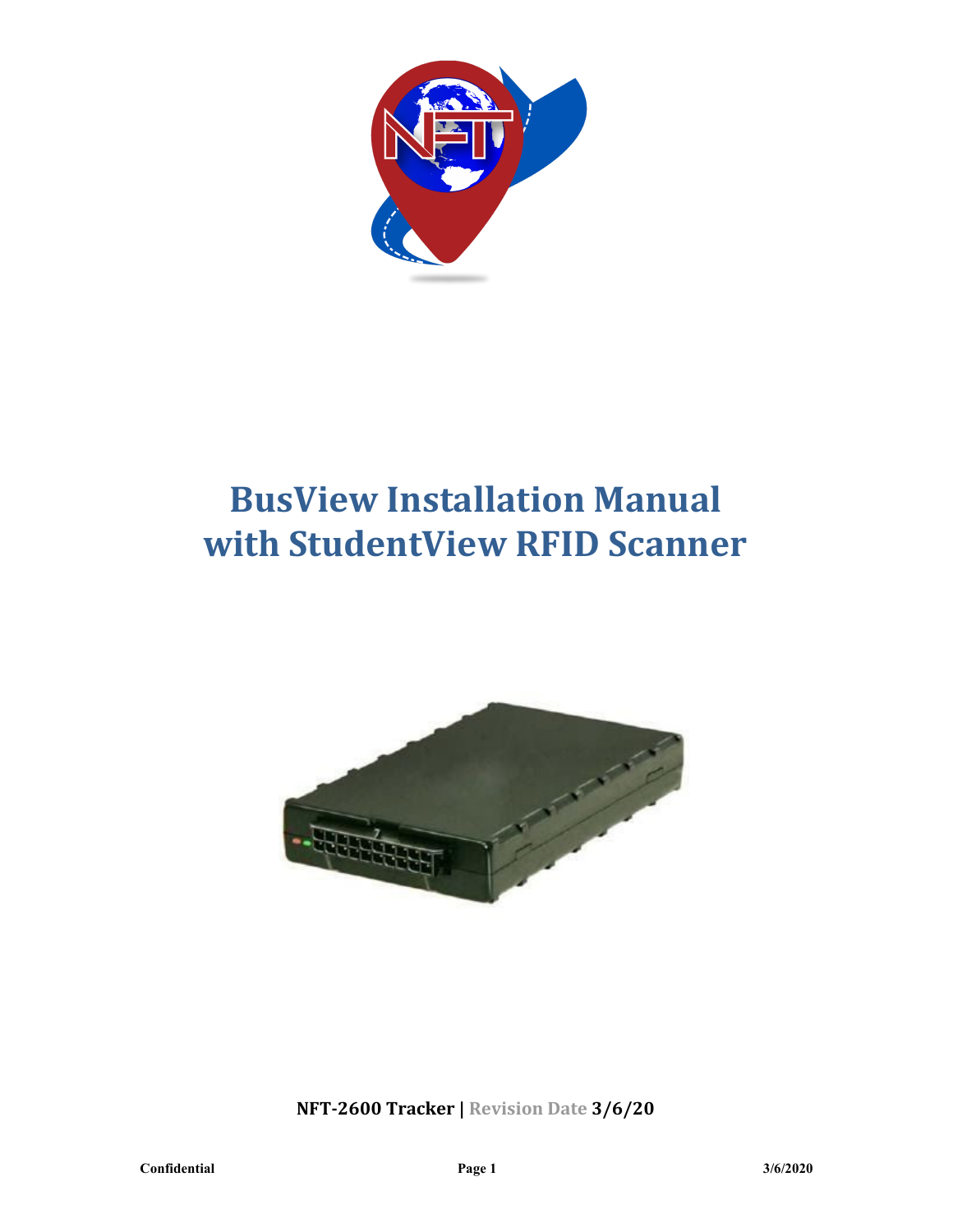## **Table of Contents**

| Tools Needed For Installation          |   |
|----------------------------------------|---|
|                                        | 3 |
|                                        |   |
|                                        |   |
| Installing and Mounting the GPS Unit 5 |   |
|                                        |   |
|                                        |   |
|                                        |   |
|                                        |   |
|                                        |   |
|                                        |   |
|                                        |   |
|                                        |   |
|                                        |   |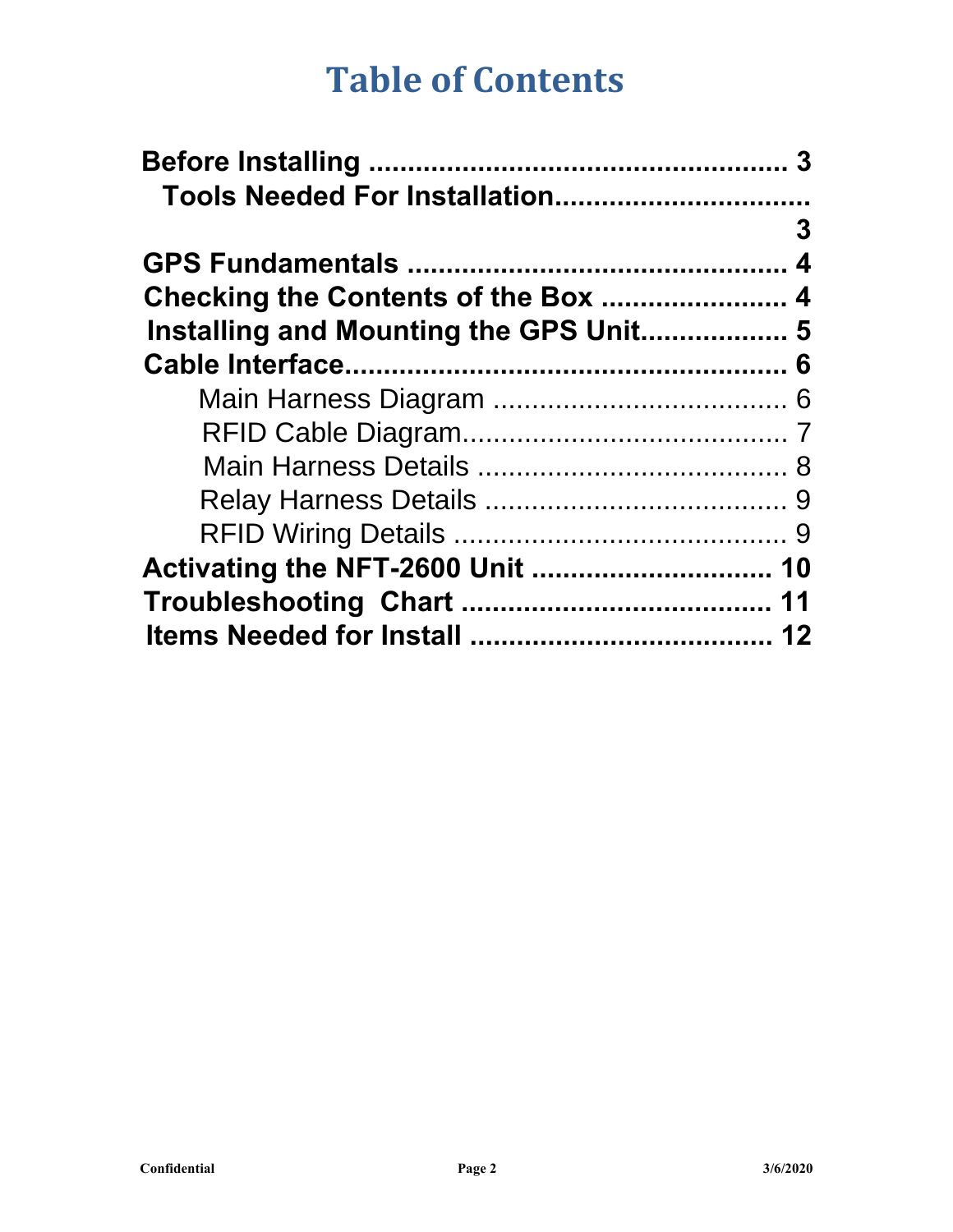#### **BEFORE INSTALLING**

Prior to the installation process, thoroughly review and adhere to the following items.

- Installation Manual
- Use only a Digital or Analog Voltmeter DO NOT USE TEST LIGHT!
- Check for possible installation locations for the GPS unit prior to permanent installation.
- ALWAYS LOOK BEFORE DRILLING. Make sure that the installation process does not cause damage to any vehicle hose, electrical loom, or to any part of the vehicle.
- Make note of the unit serial number prior to installation.
- Prior to working on any part of the dashboard (instrument cluster, center console, glove box, etc.), remove the negative and positive terminal from the battery to deactivate the sensors for the airbags. Refer to the Owner's Manual and to a Shop Manual for the vehicle for specific instructions in the temporary deactivation process.
- DO NOT place objects, including communication equipment, in the area over the airbag or near the airbag deployment area.
- Refer to the vehicle Owners Manual and to a Shop Manual for specific information related to the electrical wiring, interior disassembly, and any other mechanical aspects of the vehicle.

#### **TOOLS NEEDED FOR INSTALLATION**

- Metric and standard socket set
- Screwdriver set
- Side cutters, wire cutters
- Wire strippers
- Pliers
- Terminal crimpers
- Digital Multimeter
- Electrical tape
- Flashlight

*Warning: It is highly recommended that a Digital Multimeter be used when probing electrical systems in the vehicle to prevent damage to factory components.*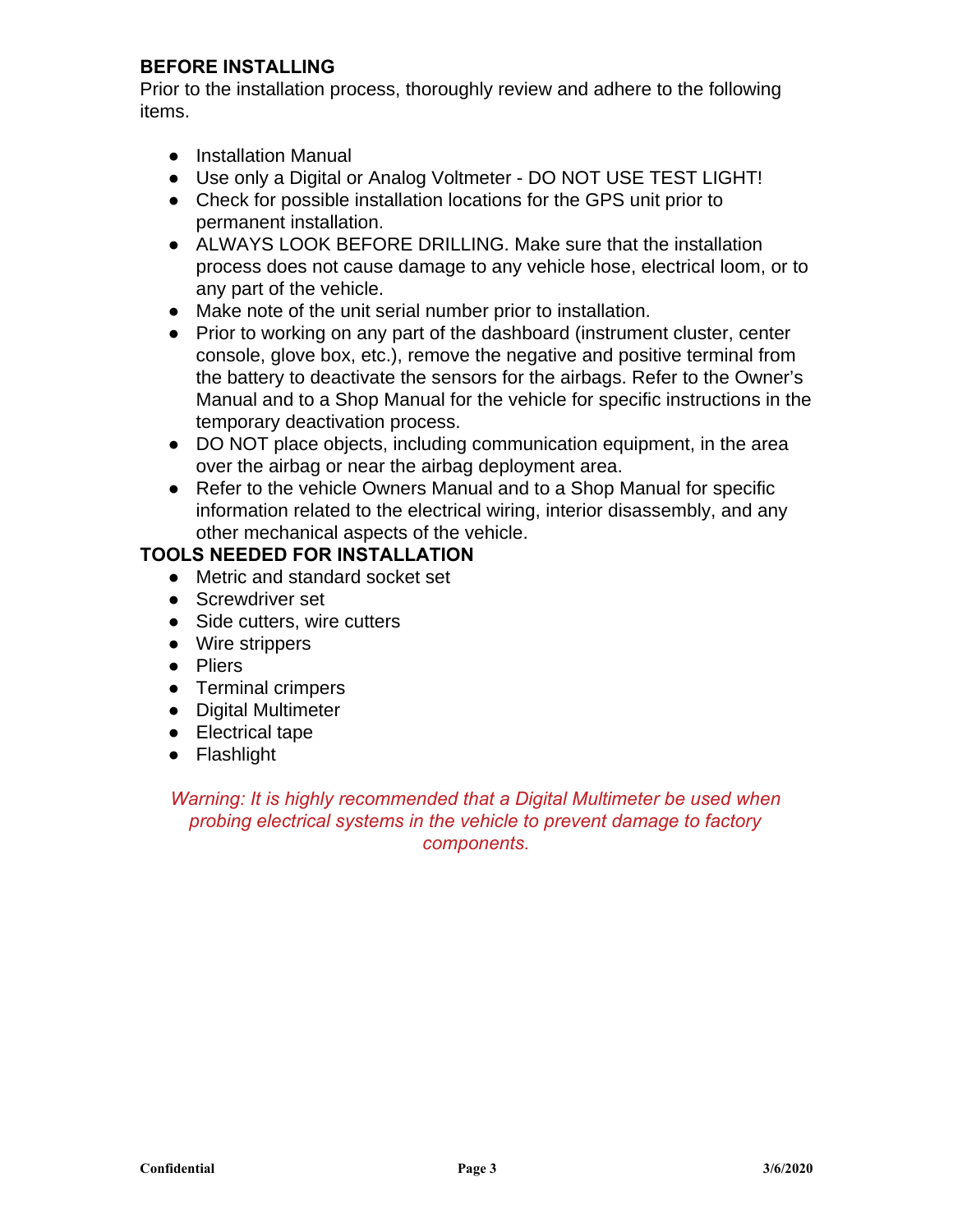#### **GPS FUNDAMENTALS**

There is a minimum of 24 operational GPS satellites at all times. The satellites, operated by the U.S. Air Force, orbit the earth every 12 hours. Each GPS satellite transmits data that indicates its location and the current time. All GPS satellites synchronize operations so that these repeating signals are transmitted at the same instant. The signals, moving at the speed of light, arrive at a GPS receiver at slightly different times due to the varying distances of satellites. The distance to the GPS satellites can be determined by calculating the amount of time it takes for their signals to reach the receiver. When the receiver determines the distance to at least four GPS satellites, it can triangulate and calculate its position in three dimensions.

To ensure the GPS unit receives enough satellite signals at acceptable signal strength, it must be mounted so that it has a clear view of the sky. In hidden locations, such as under the dash, a clear view can be challenging. In these locations, it is important to keep any metal interference as far away as possible from the top portion of the GPS unit so that the most accurate position can be calculated.

While GPS data collection has improved in ease and speed, some obstacles remain. Solid or dense objects can block GPS signals. Wet trees with heavy branches and leaves can mask or attenuate GPS signals. Mountains and buildings can block satellite transmission. Multipath signals can corrupt GPS data. Multipath is a reflected signal from nearby objects. The resulting propagation delay can affect measurement accuracy. GPS electronics advancements have reduced the multipath threat but GPS field operators and users should be aware of obvious multipath environments.

## **CHECKING THE CONTENTS OF THE BOX**

| Model     | <b>Contents</b>            |
|-----------|----------------------------|
| NFT-2600  | 1. NFT-2600 Unit           |
|           | 2. Cable Harness with Fuse |
| l SV-RFID | 1. RFID scanner            |
|           | 2. RAM mount               |

The contents of the box containing the NFT-2600 are shown below: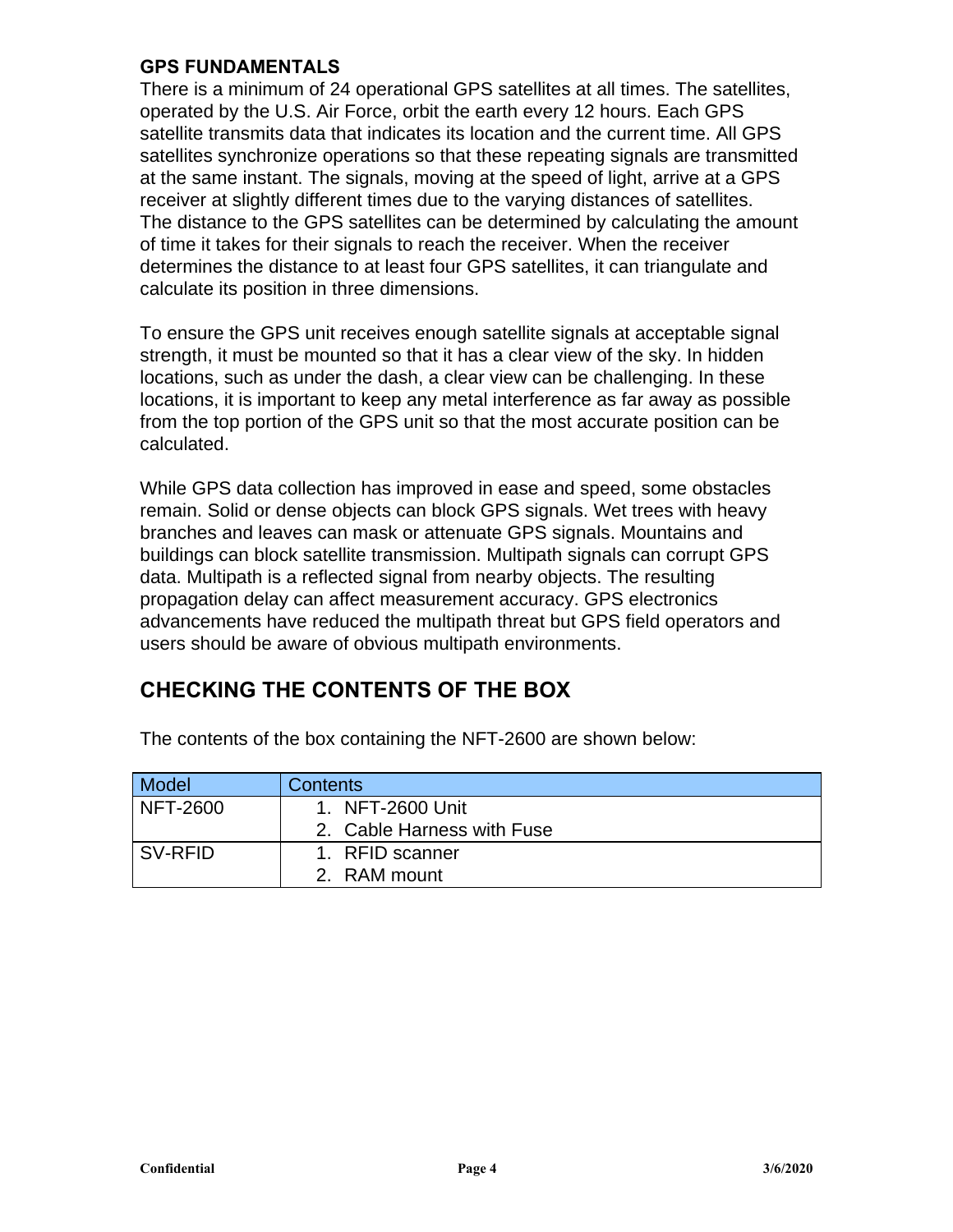## **INSTALLING AND MOUNTING THE GPS UNIT**

The best location for a stealth installation is beneath the top of the dash behind, above or next to the instrument cluster. The GPS and GSM antennas are internally located within the GPS unit. The unit must be mounted with the label facing the sky. The GPS antenna is located under this label. The GPS unit will work best if it has a clear view of the sky and as much of the horizon as possible with no metal between it and the sky. Any metallic objects between the GPS unit and the satellites will degrade the signal and reduce the overall performance. Try to keep the device at least 12 inches away from audio devices such as vehicle radio and speakers.

#### *WARNING The body of the car or any other metal structure can affect the accuracy of the GPS signals and prevent normal operation. Location of the GPS unit is critical to the operation.*

The GPS unit can be installed in any type of vehicle. The unit should be mounted so it will not be exposed to damage from people or objects. The GPS unit has tie strap grips, use nylon tie straps to firmly mount the GPS unit.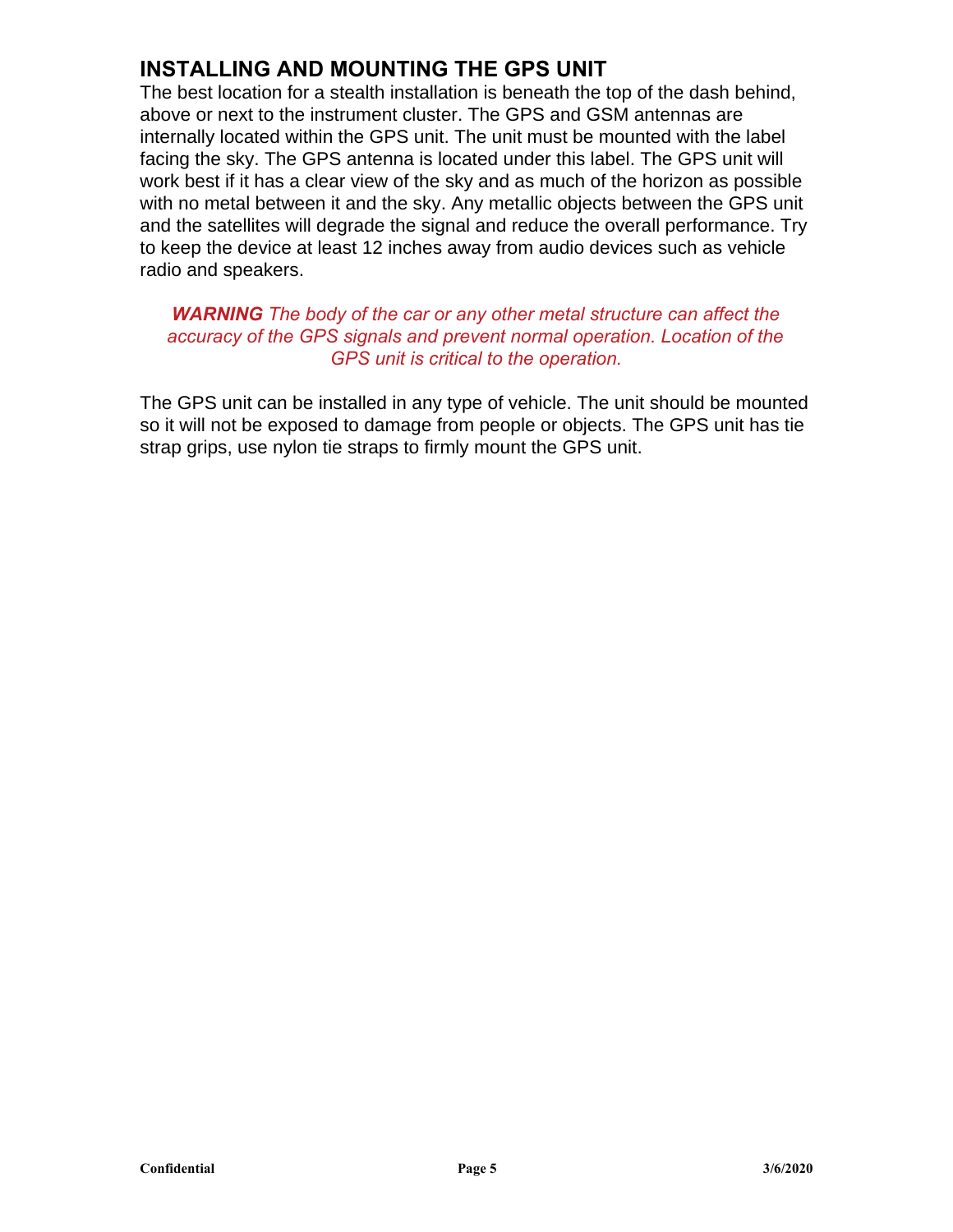## **CABLE INTERFACE**

Diagrams of the Cables are shown below: **Main Harness** 



| __ |  |
|----|--|
|    |  |

| Pin                     | <b>Description</b>            | <b>Lead Color</b> |  |
|-------------------------|-------------------------------|-------------------|--|
| 1                       | AUX <sub>1</sub>              | <b>Black</b>      |  |
| $\overline{\mathbf{c}}$ | <b>Starter Disable</b>        | Green             |  |
| 3                       | Input 1*                      | Blue              |  |
| $\overline{4}$          | AUX <sub>1</sub>              | <b>Blue</b>       |  |
| 5                       | Not Used                      | Pink              |  |
| 6                       | <b>Not Used</b>               | Violet            |  |
| $\overline{7}$          | <b>Not Used</b>               | Grey              |  |
| 8                       | Ignition                      | White             |  |
| 9                       | AUX 1/AUX 2                   | Orange            |  |
| 10                      | <b>Not Used</b>               | <b>Brown</b>      |  |
| 11                      | <b>RFID Buzzer</b>            | Yellow            |  |
| 12                      | Input 2*                      | Orange            |  |
| 13                      | AUX <sub>1</sub>              | Green             |  |
| 14                      | <b>Primary Power</b><br>Input | Red               |  |
| 15                      | Primary<br>Ground             | <b>Black</b>      |  |
| 16                      | <b>RFID Ground</b>            | <b>Black</b>      |  |
| 17                      | <b>RFID Data</b>              | <b>White/Blue</b> |  |
|                         |                               | <b>Stripe</b>     |  |
| 18                      | AUX <sub>2</sub>              | White/Orange      |  |
|                         |                               | Stripe            |  |
| 19                      | AUX <sub>2</sub>              | <b>Black</b>      |  |
| 20                      | AUX <sub>2</sub>              | White/Yellow      |  |
|                         |                               | <b>Stripe</b>     |  |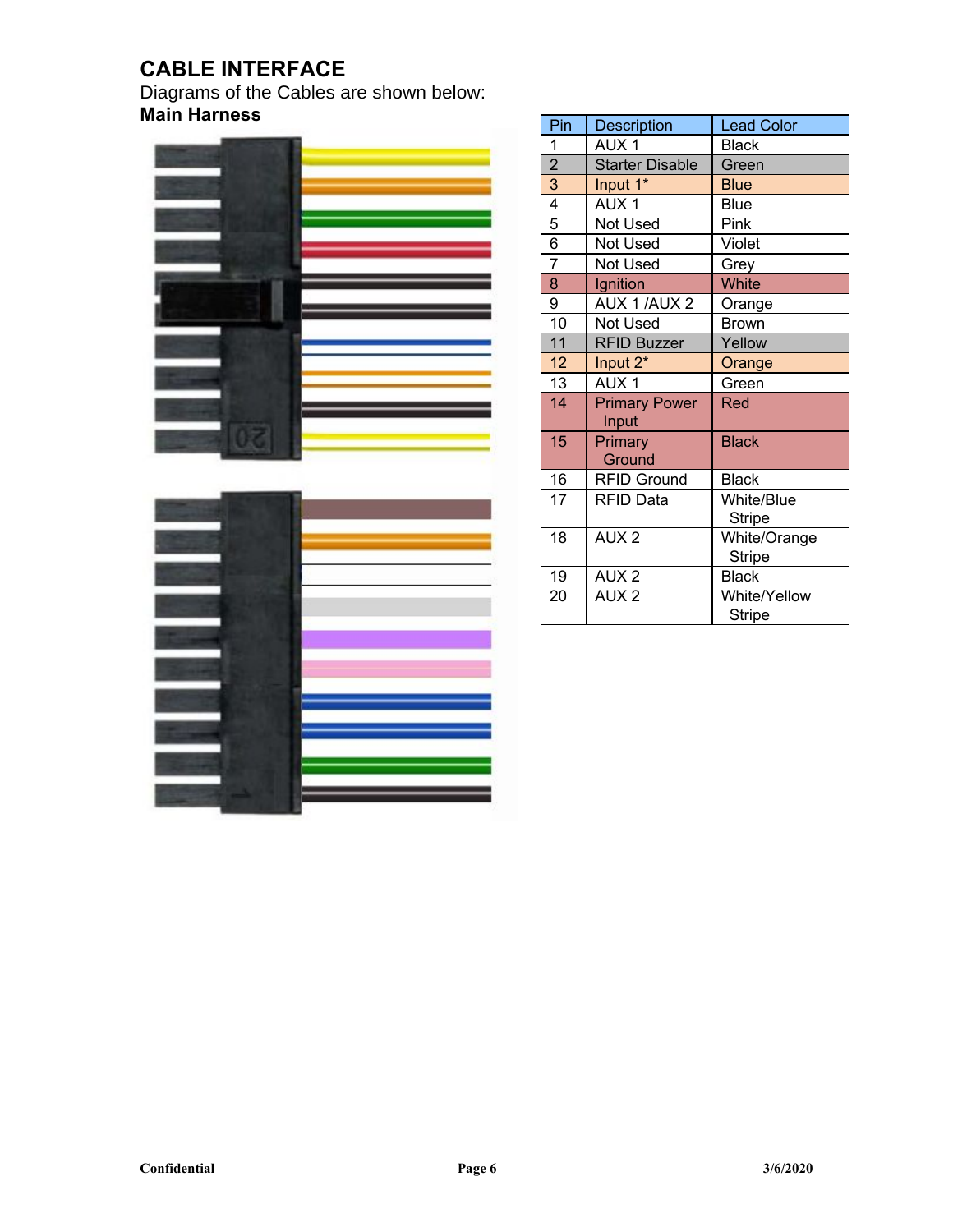### **RFID Scanner Wiring**

| <b>Description</b> | <b>Lead Color</b> |
|--------------------|-------------------|
| Ground             | <b>Black</b>      |
| <b>Buzzer</b>      | <b>Brown</b>      |
| $12v +$            | <b>Blue</b>       |
| Data               | <b>White</b>      |

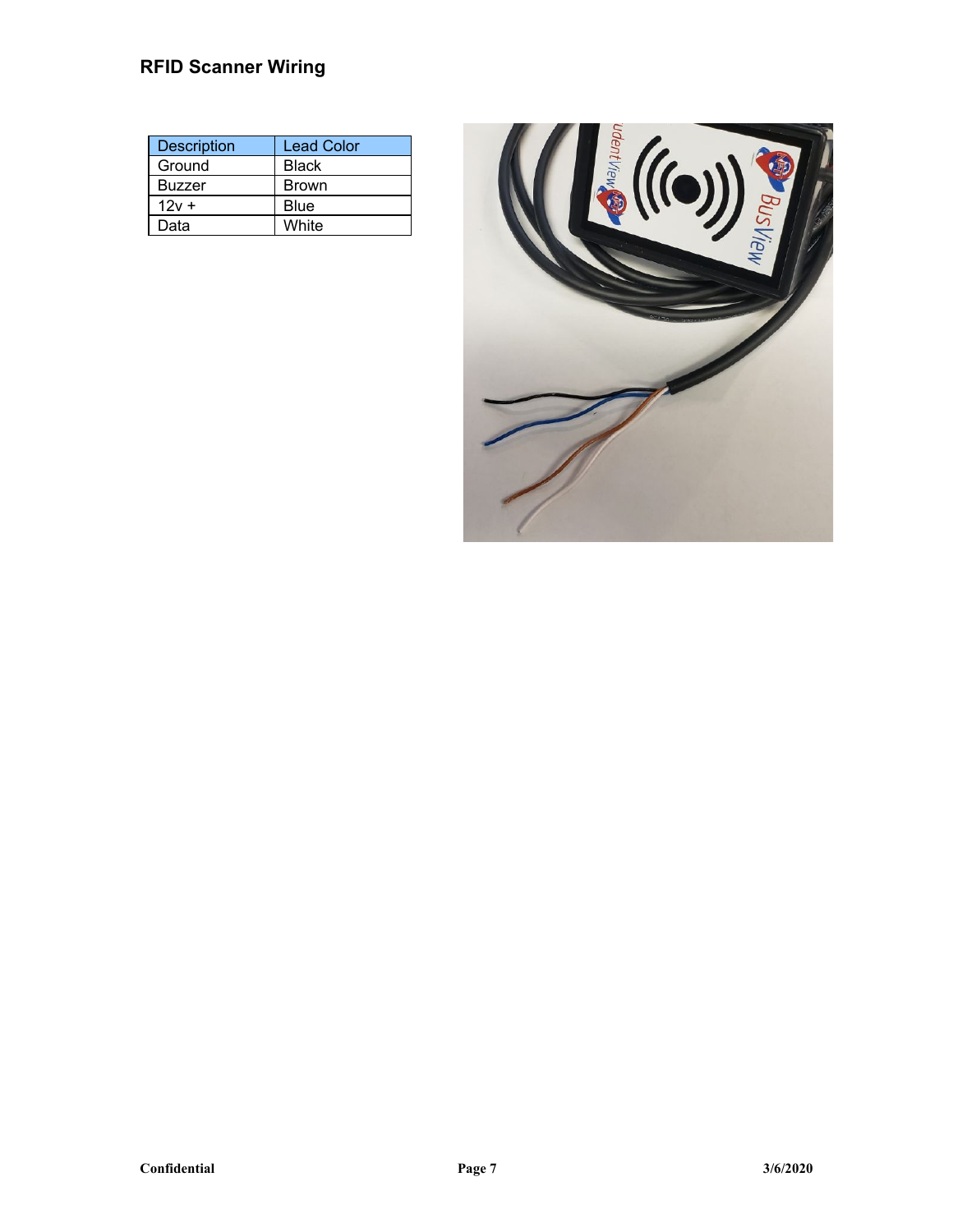### **Main Harness Connections in Detail**

#### **RED (+) Constant 12 volt Input**

Locate the Red wire found on the 20-pin connector supplied with the GPS unit. The red wire must be connected to a constant 12-volt source from the vehicle to power the GPS unit. It's important that the 12 volt power source maintains 12 volts at all times.

#### **BLACK (-) Chassis Ground Input**

Locate the Black wire found on the 20-pin connector supplied with the GPS unit. The black wire must be connected to a solid chassis ground uninhibited by paint or plastics. It is important that you do not use any floating grounds from the vehicle's electrical system. Always connect the ground directly to the chassis body and secure with a factory bolt or aftermarket screw insuring wire to metal connection.

#### **WHITE (+) Ignition Input**

Locate the white wire found on the 20-pin connector supplied with GPS unit. The white wire must be connected to a true ignition 12-volt source from the vehicle. This connection is used to monitor the engines on/off state. It's important that the switched 12-volt source is (0) zero when the engine is off and switched 12 volts with the engine cranking and running. **WARNING:** White wire must be connected for the GPS receiver to work properly!

#### **Blue - Warning Light Master**

This input requires a transition from 0v to 12v. Some bus models have 12v when the WLM is off and 0v when on and others are opposite. We will need to know which option during the activation process.

#### **White/Blue Stripe - RFID scanner interface**

Located on pin 17, this wire will be connected to the white wire in the Rfid scanner cable.

#### **Black - RFID Ground**

Located on pin 16, this wire will be connected to the black wire on the RFID scanner cable.

#### **Yellow- RFID Buzzer**

Located on pin 11, this wire will be connected to the brown wire on the RFID scanner cable.

#### **Red- RFID Power**

Cut the red wire that is connected to the plug labeled AUX 2, this wire will be connected to the blue wire on the RFID scanner cable.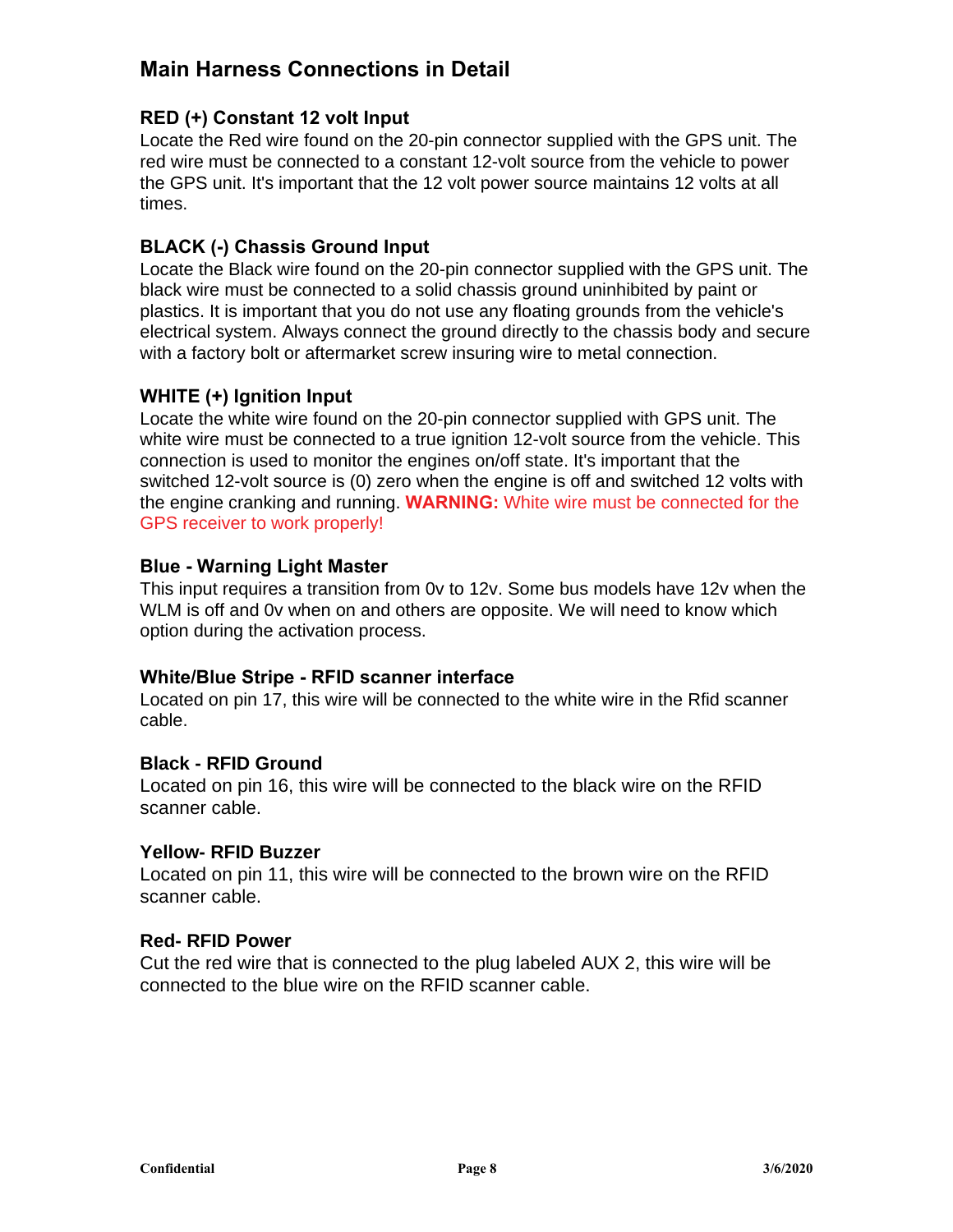## **RFID Cable connections in Detail**

#### **White - RFID data**

This wire will be connected to the white wire with blue stripe (pin 17) on the main harness.

#### **Black - RFID Ground**

This wire will be connected to the black wire (pin 16) on the main harness.

#### **Brown - RFID Buzzer**

This wire will be connected to the yellow wire (pin 11) on the main harness.

#### **Blue - RFID Power**

This wire will be connected to the red wire that is part of AUX 2 on the main harness.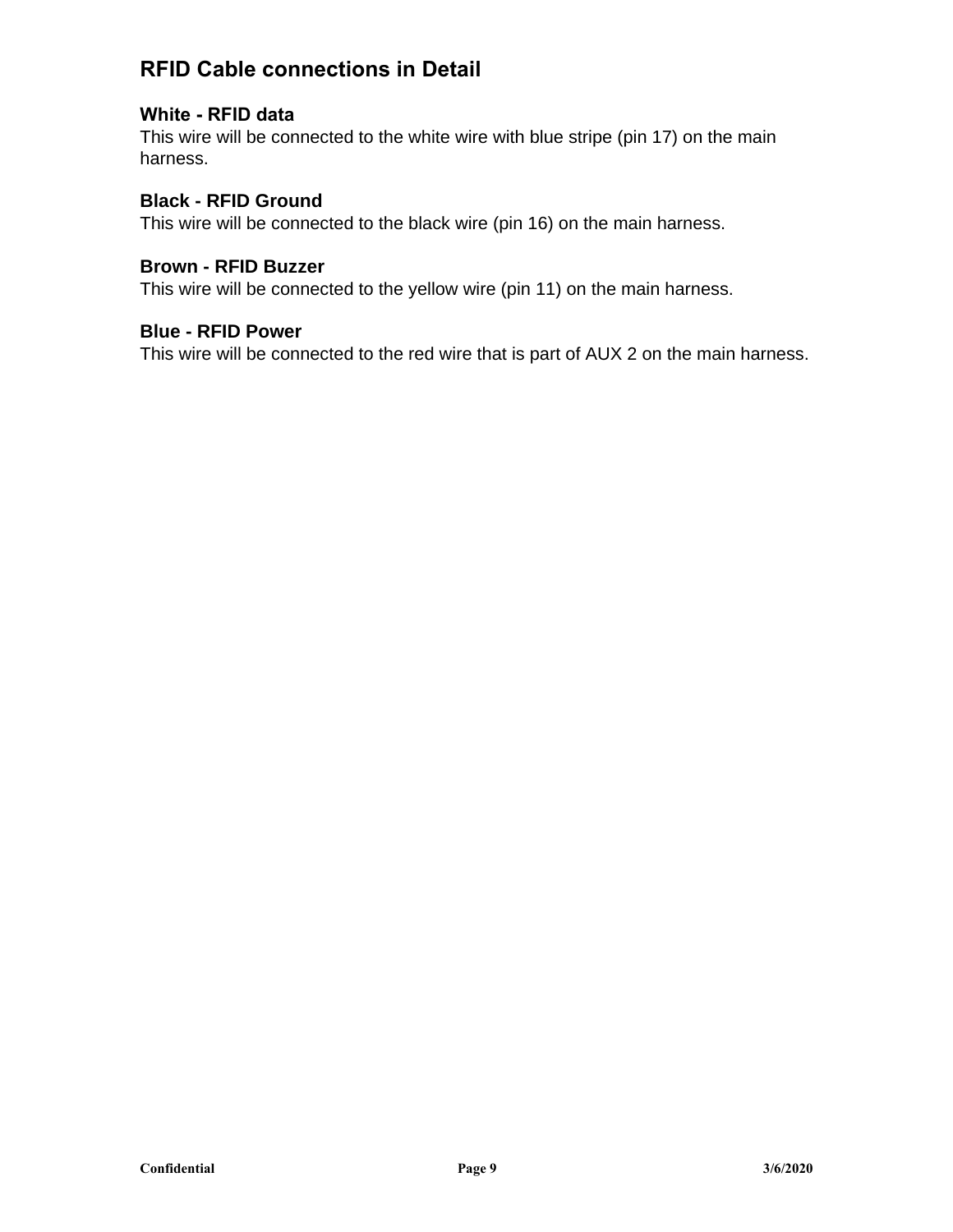## **Activating the NFT-2600 Unit**

Prior to the initial powering of the unit, move the vehicle outside, so that the GPS receiver can receive signals from the GPS satellites.

Upon initial power up of the NFT-2600 the LEDs start flashing on the front side of the unit to determine if the unit is powered on. If the LED is not flashing after 60 sec, check the power connections. The statuses of the LED's are below.

| <b>Orange LED Status</b><br><b>GSM/GPRS Cellular Communications</b>                                      | <b>Green LED Status</b><br><b>GPS Communications</b> |
|----------------------------------------------------------------------------------------------------------|------------------------------------------------------|
|                                                                                                          |                                                      |
| Blinking – Tracker on, searching for wireless signal                                                     | Blinking – GPS on, searching for satellite<br>signal |
| Patterned Blinking - Signal acquired, unit trying to<br>establish connection to the communication server |                                                      |
| Solid $-$ 2-way communication link with the<br>communication server established                          | Solid – GPS lock established                         |

#### **Status LED Definitions**



After the unit has been powered for 5 to 15 minutes, the unit will send in a "power-up" message.

While waiting for the power-up message, collect the following information before calling in (855-438-4771 option 2) for activating the unit:

Account ID Vehicle Name Device IMEI number

Please verify with tech support that the device has been activated and is working properly before putting the unit back in service.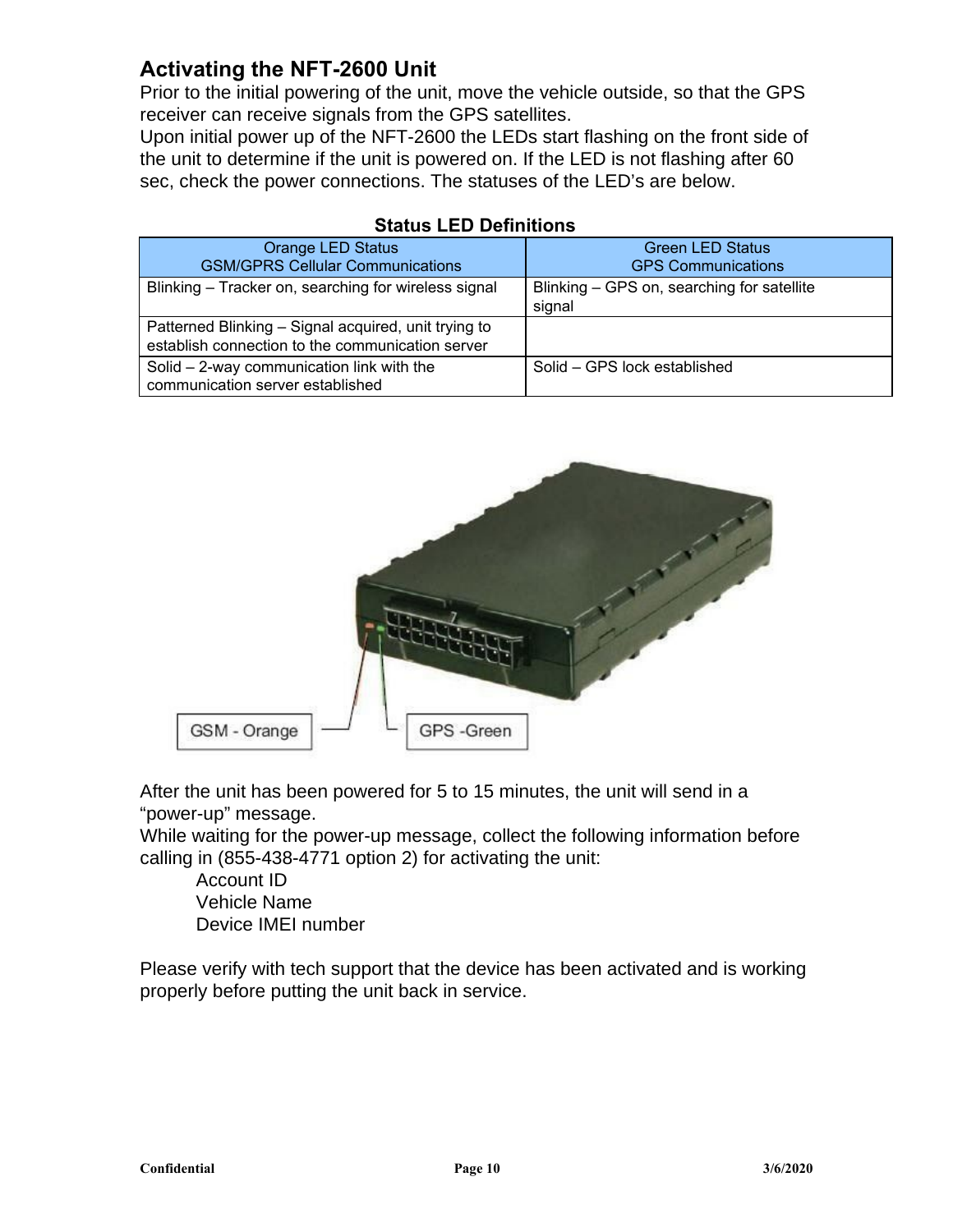## **TROUBLESHOOTING CHART**

| Symptom                                       | Cause                                                                                                                                                                                                                                                                                                                                                                                                                                                                                                                                                                                                                                                       |
|-----------------------------------------------|-------------------------------------------------------------------------------------------------------------------------------------------------------------------------------------------------------------------------------------------------------------------------------------------------------------------------------------------------------------------------------------------------------------------------------------------------------------------------------------------------------------------------------------------------------------------------------------------------------------------------------------------------------------|
| Unit Does Not Power-up                        | Power is not connected to the unit. With a<br>Digital VoltMeter, measure the voltage at<br>the input to the unit. A positive voltage<br>should be measured on the + terminal of<br>the unit when measuring between the +<br>terminal and the - terminal or chassis<br>ground. This voltage should also measure<br>12 VDC. Correct the wiring to assure the<br>correct polarity and the correct voltage<br>level. Check fuse.<br>Bad Ground connection. Make sure the ground is<br>connected directly to metal with no paint or residue. Use a<br>Digital Multimeter to test continuity to ground to ensure<br>good connection.                              |
| Unit Does Not Find<br><b>Cellular Service</b> | The unit is not receiving the local cellular system. The main<br>cause of this is poor signal strength due to shielding or<br>coverage. Make sure the GSM (Orange) light is solid, move<br>the unit outside the building and or outside of vehicle if<br>necessary and re-apply power to the unit. Move vehicle to<br>acquire a better signal area if necessary. Contact tech support if<br>the problem persists.                                                                                                                                                                                                                                           |
| Unit Does Not Receive a<br><b>GPS Signal</b>  | The GPS receiver is unable to lock into the satellites or<br>receive signal. Make sure GPS (Green) light is solid if not,<br>make sure that the unit's label is facing skyward and that<br>there is no metal between it and the sky including but not<br>limited to the roof of the vehicle and any dash bracing. If it<br>is, the move the vehicle outside of or away from any<br>building/garage to allow the internal GPS antenna in the<br>unit to have a clear view of the sky. You may need to power<br>the unit outside of the vehicle as some vehicles may have<br>metallic or leaded windshields. Contact tech support if<br>the problem persists. |